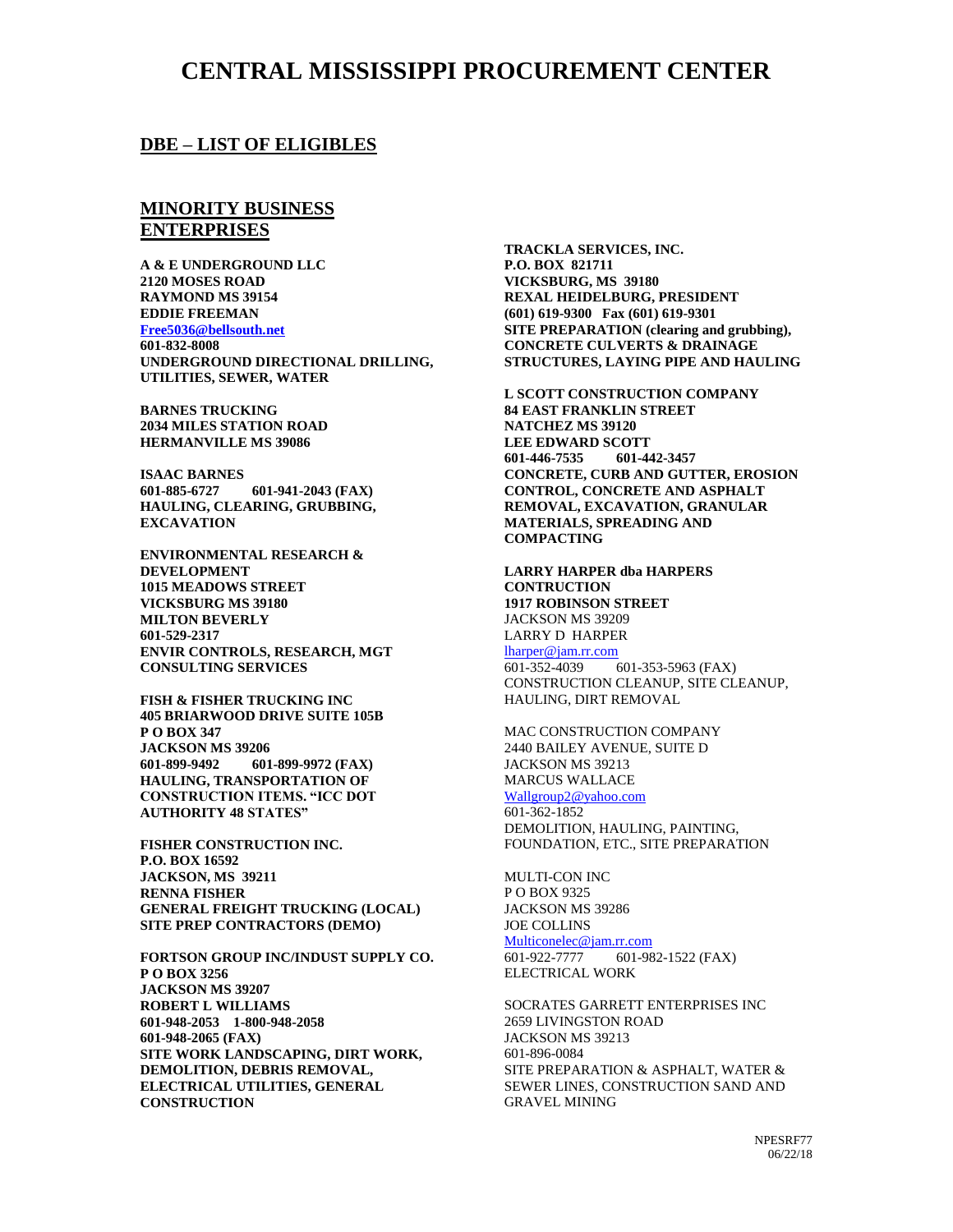# **CENTRAL MISSISSIPPI PROCUREMENT CENTER**

3-J DIRTWORK COMPANY INC 708 MAIN STREET UTICA MS 39175 HOMERO G JIMENEZ jimenezh@bellsouth.net 601-885-8649 EXCAVATION WORK, SITE PREPARATION

U S COATING SPECIALTIES & SUPPLIES 125 WEST MAYES STREET JACKSON MS 39213 EARL WASHINGTON 601-981-8986 601-981-9583 (FAX) EPOXY APPLICATION, STRIPING, WATERPROOFING, CHEMICAL & ALLIED PRODUCTS, POLYURETHANE COATING

WALTON BULLDOZER SERVICE 295 WALTON LANE VICKSBURG MS 39180 DONALD WALTON 601-636-0352 EXCAVATION, GRADING & DIRT WORK

WALTON CONSTRUCTION OF MS, LLC 295 WALTON LANE VICKSBURG, MS 39183 DONALD WALTON, OWNER 601-856-2232 (601) 856-4840 (FAX) SITE PREPARATION, DEMOLITION, CLEARING & GRUBBING, MINOR STRUCTURE CONCRETE

#### **WOMEN BUSINESS ENTERPRISES**

AMERICAN FIELD SERVICE CORP 110 AMERICAN WAY MADISON MS 39110 CYNTHIA B WARNER 601-853-1000 CONCRETE WORK

EZ ENTERPRISES INC 4030 COKER ROAD MADISON MS 39110 KATHRYN R ZIGLAR zigjxnms@aol.com 601-856-2292 601-856-2238 WATER, SEWAGE, PIPELINE, UNDERGROUND BORING

FORNEA ROAD BORING CO INC P O BOX 16141 JACKSON MS 39236 TONIA FORNEA-BALLARD 601-362-0139 601-362-0139 (FAX) ROAD BORING, UNDERGROUND UTILITIES, POWER AND CONSTRUCTION LINES, WATER/SEWER LINES AND RELATED SERVICES

LAMMONS, INC. 0 BRIDGETT LAMMONS P.O. BOX 126 CLINTON, MS 39060 [lesiarouse@hotmail.com](mailto:lesiarouse@hotmail.com) 601-925-1900 601-922-6083 (FAX) WATER & WASTEWATER EQUIPMENT SUPPLIER, PUMPS & VALVES

LEWIS ELECTRIC, INC. 0 SYLVIA RUSSELL P.O. BOX 320337 FLOWOOD, MS 39232 [sibby@lewiselectricinc.org](mailto:sibby@lewiselectricinc.org) 601-932-0101 601-709-0866 (FAX) ELECTRICAL CONTRACTORS & OTHER WIRING INSTALLATION CONTROATORS

RYAN HYDRICK CONSTRUCTION LLC 201 MAGNOLIA TRAIL BRANDON MS 39047 NANCY HYDRICK 601-992-7169 CONSTRUCTION, SAND & GRAVEL, ASPHALT

SOUTHERN CONSULTANTS INC 5740 COUNTY CORK ROAD JACKSON MS 39206 SUSAN H LUNARDINI 601-957-0999 957-9332 (FAX) ENGINEERING SERVICES

SOUTHERN PINES ELECTRICAL **CONTRACTORS** 100 ROCKHAVEN ROAD BRANDON MS 39042 KATHY SMITH-KING 601-825-7867 601-825-1939 (FAX) ELECTRICAL WORK

SUN-BELT HEAVY HAULERS INC P O BOX 726 HAZLEHURST MS 39083 PATRICIA HUNT 601-892-5346 601-892-3998 (FAX) HEAVY HAULING, TRUCKING

TREMAC RESTEEL INC P O BOX 1422 MADISON MS 39130 PHYLISS TREVATHAN 601-853-3123 601-853-3559 (FAX) INSTALLATION AND REINFORCING STEEL

WILLIAMS & SONS, INC. 1215 FAIRMONT AVENUE JACKSON, MS 39204 SARAH WILLIAMS, PRESIDENT 601-948-2084 HAULING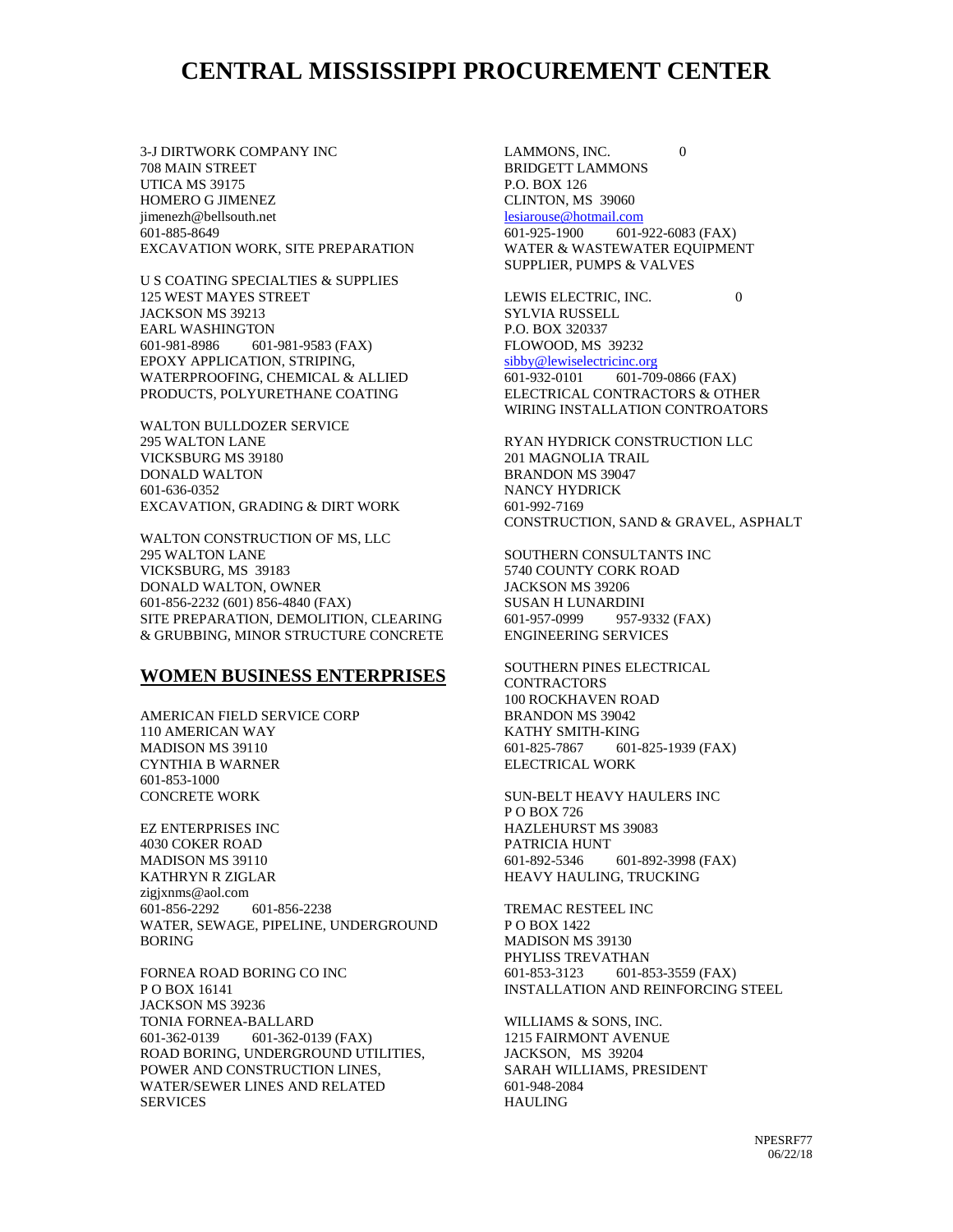# **CONTRACT PROCUREMENT CENTER (GULF COAST)**

## **MINORITY BUSINESS ENTERPRISES**

ACE CONSTRUCTION COMPANY P O BOX 6354 D'IBERVILLE MS 39540 KEVIN F DAVIS 228-396-1007 CURB AND GUTTER, CLEARING AND GRUBBING, ASPHALT & CONCRETE PAVING

APOLLO MAINTENANCE & CONSTRUCTION INC 102 NORTH 10TH AVENUE HATTIESBURG MS 39401 Apollo39401@yahoo.com 601-582-9103 EXCAVATION WORK

G M & R CONSTRUCTION COMPANY P O BOX 2579 BAY ST LOUIS MS 39521 HENRY MARTINEZ [henry@gmandr.com](mailto:henry@gmandr.com) 228-467-0872 228-466-3945 (FAX) MUNICIPAL & PUBLIC WORKS

FELIX LEE ELECTRIC LLC 14005 DUNDEE COVE GULFPORT MS 39503 FELIX L LEE [Snip1368@aol.com](mailto:Snip1368@aol.com) 228-832-6520 228-539-4147 (FAX) ELECTRICAL WORK

**CONSTRUCTION** 

J. T. & SON'S CONSTRUCTION INC 205 PINE STREET MCCOMB MS 39648 JOHNNY TURNER 601-249-2808 GENERAL CONSTRUCTION

LANDSHAPERS INC P O BOX 995 GULFPORT MS 39501 ROBERT PARKER 228-863-8996 ASPHALT PAVING, MINOR CONCRETE, DIRT WORK & LANDSCAPING

### **WOMEN BUSINESS ENTERPRISES**

ABC UTILITY COMPANY INC P O BOX 17799 HATTIESBURG MS 39401 VIRGINIA CATT

601-544-1225 PUBLIC WORKS CONSTRUCTION ALL-STATES MASONRY CONSTRUCTION 105 DEANNA STREET P O BOX 2935 GULFPORT MS 39505 WANDA L BENEFIELD 228-832-3653 228-832-3672 (FAX) MASONRY WORK

BENVENUTTI ELECTRICAL APPARATUS 17865 16TH STREET SUITE C GULFPORT MS 39503 MARY ANN BENVENUTTI 228-831-0445 832-8105 (FAX) ELECTRICAL EQUIPMENT & SUPPLIES, NEC

BROOME LLC P O BOX 16147 HATTIESBURG MS 39404 BETTIE JANE BROOME 601-583-6551 601-583-6552 (FAX) DIRT WORK, WATER & SEWER LINE, CURB & GUTTER, EROSION CONTROL CONTRACTOR, CONCRETE FOUNDATIONS, STRUCTURE CONTRACTOR

C B DEVELOPERS INC 672 JERICHO LOOP MCLAIN MS 39456 SHERRY BRELAND [csmhbreland@cs.com](mailto:csmhbreland@cs.com) 601-753-9200 601-753-2622 (FAX) WATER, SEWER, PIPELINE CONSTRUCTION

COASTAL HYDROGRASS INC 12400 LISA DRIVE GULFPORT MS 39503 LISA MCINTOSH 228-831-0030 228-831-0412 (FAX) EROSION CONTROL HYDROSEEDING, SEEDING AND MULCHING

GFH P. O BOX 130 LONG BEACH MS 39560 DAWN PARKER LOCKHART 228-596-1008 228-868-1060 (FAX) EROSION CONTROL, CLEARING & GRUBBING, SUPPLIER OF AGGERATES

J W LEE COMPANY INC 10131 SOUTHPARK DRIVE GULFPORT MS 39503 JENNY M LEE Jlee796869@aol.com 228-896-5330 228-896-5312 (FAX) WATER, SEWER, PIPELINE CONSTRUCTION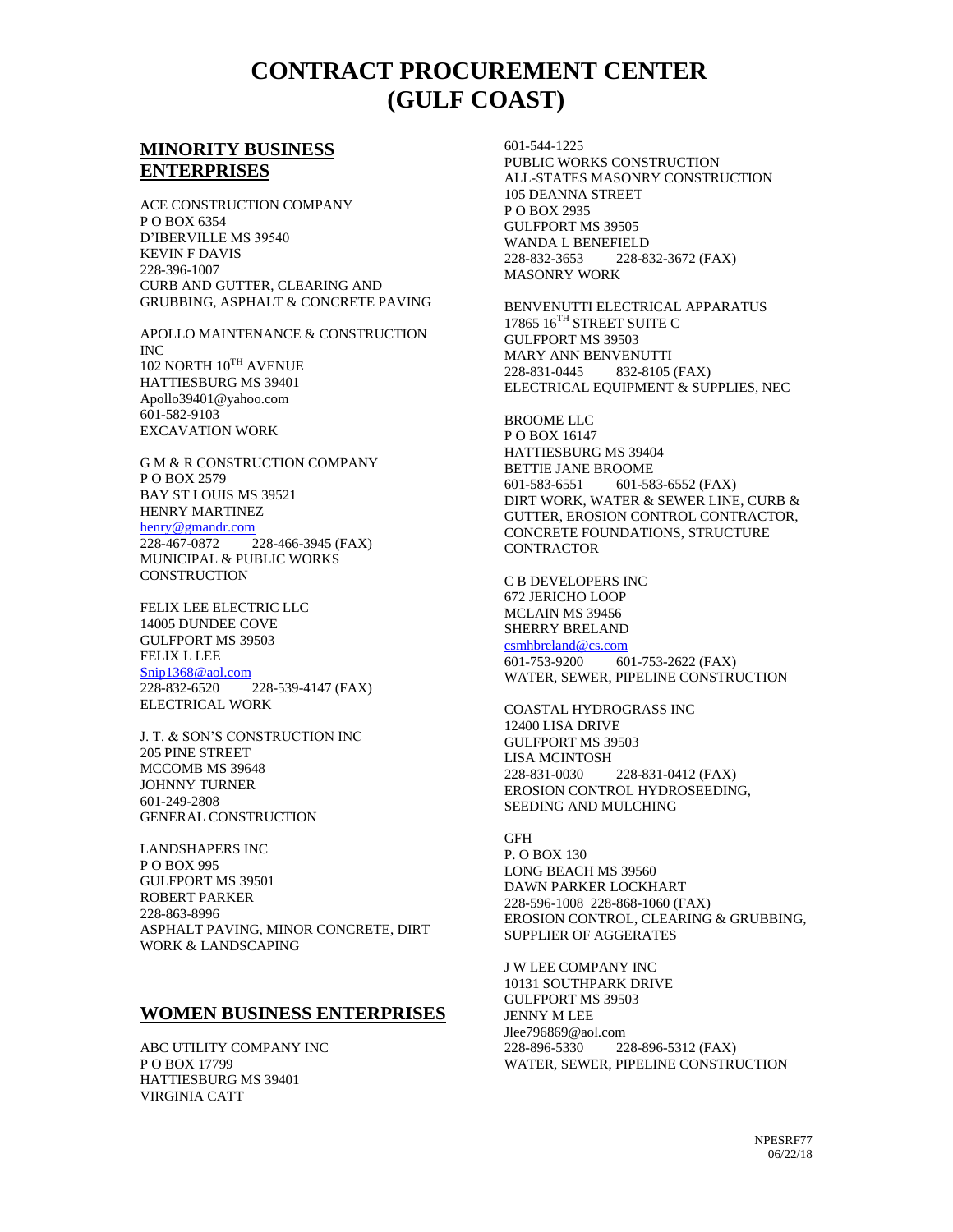# **CONTRACT PROCUREMENT CENTER (GULF COAST)**

LANDMARK CONTRACTING INC P O BOX 2391 GULFPORT MS 39505 SUE B WALLER 228-831-4425 228-831-4467 (FAX) CONCRETE PAVING, CONCRETE RAILING, BARRIER WALLS, CURB AND GUTTER, MINOR CONCRETE STRUCTURES, PIPE, DRAINAGE

MS CONCRETE CUTTING P O BOX 6697 DIBERVILLE MS 39540 REGINA L MARCUM [Regimarc2@aol.com](mailto:Regimarc2@aol.com) 228-872-5808 CONCRETE WORK

TITAN CONSTRUCTION 59 PARISH ROAD PERKINSTON MS 39573 PAM WHITE 601-528-9848 228-860-3996 601-528-9848 (FAX) CONSTRUCTION: RESIDENTIAL, CONCRETE: SIDEWALKS, CURB AND GUTTERS, EROSION CONTROL, SILT FENCING

T & S DEBRIS REMOVAL SERVICE 465 CHRISTIAN UNION ROAD SUMRALL MS 39482 KEISHA NOBLES [tsdebrisremoval@aol.com](mailto:tsdebrisremoval@aol.com) 601-736-9908 601-736-5919 (FAX) SITE PREPARATION CONTRACTORS, DEBRI REMOVAL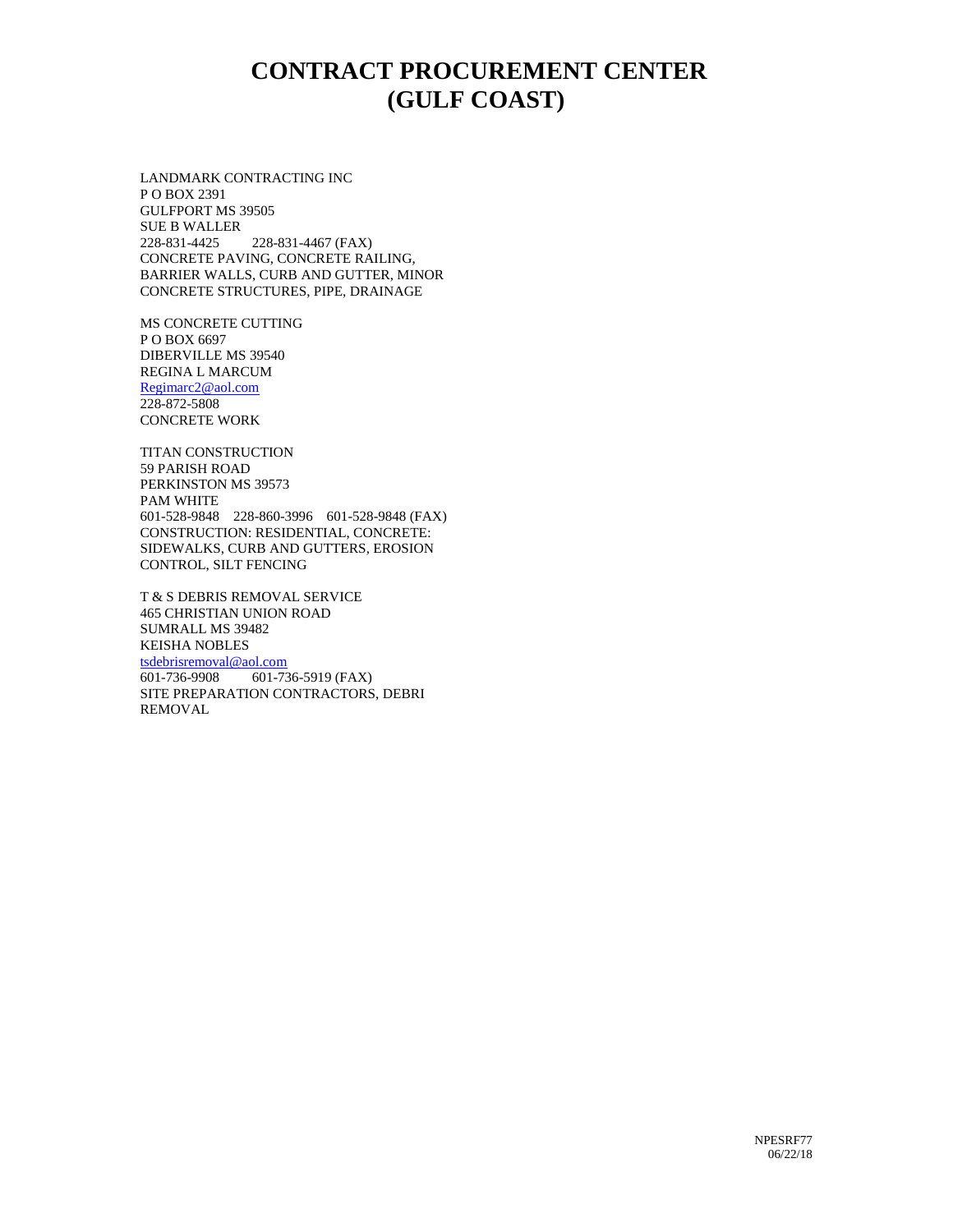## **DELTA CONTRACT PROCUREMENT CENTER**

### **MINORITY BUSINESS ENTERPRISES**

ACC INCORPORATED 10253 D'IBERVILLE BLVD D'IBERVILLE, MS 39540 AARON DAVIS 662-834-1479 601-4458-2087 228-392-9192(FAX) LANDSCAPING, REMOVAL, SOD, GRASS, CONCRETE, SITE PREPARATION, CONSTRUCTION OF WALKWAYS, RETAINING WALLS, DECKS, FENCES, AND PONDS

BLACKHAWK CONSTRUCTION & TRANSPORT ROUTE 1 BOX 358A COILA MS 38923 JOHN S JORDAN [Blackhawkconstruction@hotmail.com](mailto:Blackhawkconstruction@hotmail.com) 662-237-4365 TRUCKING, HAULING, CONCRETE, DREDGING

DOUGLAS BROTHERS CONSTRUCTION P O BOX 631 MOOREHEAD MS 38761 662-246-5341 PIPE, INLETS, SITE PREP. CONTRACTORS, WATER/SEWER LINES, BOX CULVERTS, MINOR CONCRETE WORK AND PLACING RIP-RAP

GREGORY BELL CONSTRUCTION COMPANY P O BOX 148 ANGUILLA MS 38721 GREGORY BELL [GBCon01@bellsouth.net](mailto:GBCon01@bellsouth.net) 662-873-6624 SITE PREPARATION CONTRACTORS

HOOVER'S ELECTRIC, PLUMBING,HEAT & A/C, INC. 623 MAIN STREET GREENWOOD, MS 38930 JOHN HOOVER 662-453-0999 662-453-6237 (FAX)

J & L TRUCKING 1781 RANCH ROAD HERNANDO MS 38632 JERRY L BELL 662-429-0904 HAULING ASPHALT, GRAVEL, SAND JEHOVAH TRUCKING 20462 HWY 330 WEST TILLATOBA MS 38961 KIP PROFIT Kip94@bellsouth.net 662-675-2540 TRUCKING, HAULING ASPHALT, GRAVEL

NELSON PLUMBING INC 3889 ROBERTSON ROAD NESBIT MS 38651 HATTIE NELSON wnelson@nelson-inc.net 901-332-5670 901-332-5680 (FAX) WATER, SEWER, PIPELINE CONSTRUCTION

ROBY CONSTRUCTION COMPANY INC 703 TALLAHATCHIE STREET GREENWOOD MS 38930 JIMMIE L ROBY 662-455-6655 662-453-5122 (FAX) EXCAVATION AND EMBANKMENT, SPREADING AND COMPACTING OF GRANULAR MATERIAL, CLEARING AND GRUBBING, LAYING OF PIPE

TARRASCO STEEL 1941 HIGHWAY 82 WEST GREENVILLE MS 38701 JOSE GONZALEZ 662-344-1711 662-344-1742 (FAX) INSTALLATION OF REINFORCING STEEL

TOWNES CONSTRUCTION COMPANY, INC. 16398 HWY 8 WEST GRENADA, MS 38901 ARMSTEAD TOWNES, III- PRESIDENT 662-226-4816 662-417-0101 SITE PREPARATION, LOAD & HAULING CONSTRUCTION MATERIALS, PIPE AND CONCRETE FOOTING FOR SIGN POST INCLUDING INSTALLATION OF STEEL RELATED SUPPLIER, SUPPLIER OF SAND AND GRAVEL

#### **WOMEN BUSINESS ENTERPRISES**

FLOYD CONSTRUCTION & DEVELOPMENT INC 1505 GENIE FAIRWAY GREENVILLE MS 38701 ELIZABETH FLOYD 662-347-9417 662-332-6783 (FAX) EQUIPMENT, CONSTRUCTION

MATT JOHNSON ELECTRIC LLC 4328 UNION ROAD SARDIS MS 38666 MATT JOHNSON 662-487-3188 ELECTRICAL WORK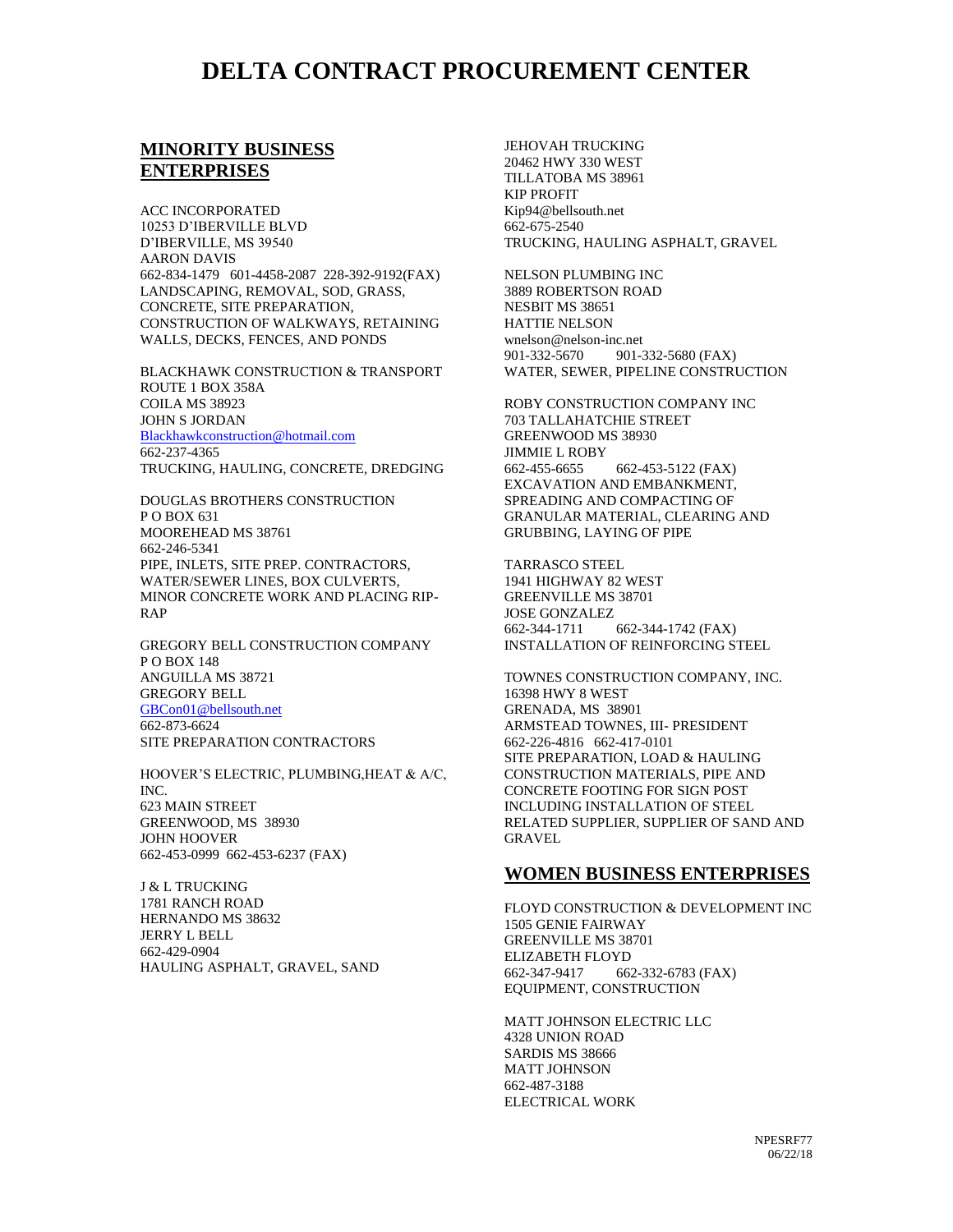## **DELTA CONTRACT PROCUREMENT CENTER**

MEMPHIS ROAD BORING CO INC P O BOX 1280 OLIVE BRANCH MS 38654 MARGO E DODSON [axidntiam@aol.com](mailto:axidntiam@aol.com) 662-895-7156 901-526-6582 (FAX) ROAD BORING

QUINN CONTRACTING INC 24590 HIGHWAY 370 WEST FAULKNER MS 38629 JANET QUINN [dfq@dixie-net.com](mailto:dfq@dixie-net.com) 662-837-8778 662-837-8334 (FAX) GRADING, CONCRETE WORK & DRAINAGE

ROBY CONSTRUCTION COMPANY INC 703 TALLAHATCHIE STREET SUITE 3 GREENWOOD MS 38930 JIMMIE L ROBY 662-455-6655 662-453-5122 (FAX) EXCAVATION AND EMBANKMENT, SPREADING AND COMPACTING OF GRANULAR MATERIAL, CLEARING AND GRUBBING, LAYING OF PIPE

SPECIALTY SUPPLY COMPANY INC P O BOX 1121 GREENVILLE MS 38702 TRACY PROVENZA 662-378-2622 ;662-378-2625 (FAX) ELECTRICAL APPARATUS

S-W ELECTRIC LLC P O BOX 9087 GREENWOOD MS 38930 SHIRLEY OVERLEY robertoverley@bellsouth.net 662-455-2060 662-299-8038 (FAX) ELECTRICAL CONTRACTORS

VAIL CONSTRUCTION INC ROUTHE 2 BOX 201B WINONA MS 38967 KAY VAIL [kayhvail@hotmail.com](mailto:kayhvail@hotmail.com) 662-283-5579 662-417-1892 (FAX) DIRTWORK, HAULING,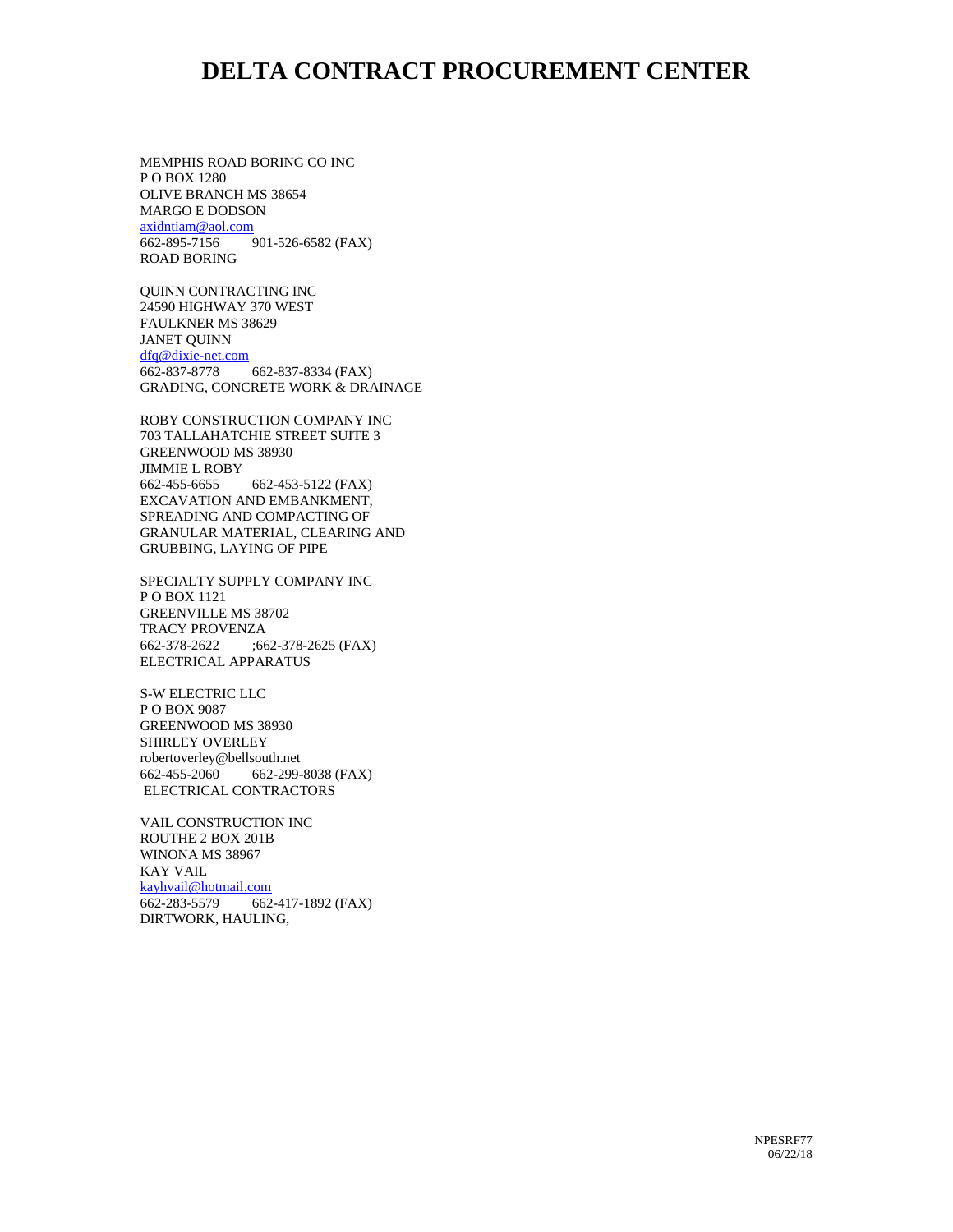# **EAST CENTRAL REGIONAL PROCUREMENT CENTER**

## **MINORITY BUSINESS ENTERPRISES**

BURTON CONSTRUCTION INC P O BOX 3241 MERIDIAN MS 39303 DERRICK BURTON 601-485-7860 601-485-7817(FAX) WATER, SEWER, PIPELINE, PLUMBING, AIR CONDITIONING

BUSCO CONSTRUCTION 609 12TH AVENUE MERIDIAN MS 39301 ROY L BUSSEY II [buscoconstruction@hotmail.com](mailto:buscoconstruction@hotmail.com) 601-454-5580 601-622-4037 601-484-5580 (FAX) GENERAL CONTRACTOR, BUILDING INTERIOR FINISHING WORK

CHEROKEE ELECTRIC COMPANY INC 1747 SKYLINE ROAD MERIDIAN MS 39301 NORMA JEAN GIST 601-483-8431 ELECTRICAL WORK

CONSTRUCTION PLUS P O BOX 4344 MERIDIAN MS 39304 EARL LOGAN SR [earllogan@bellsouth.net](mailto:earllogan@bellsouth.net) 601-938-5769 601-693-2000 (FAX) SITE PREPARATION CONTRACTOR, EXCAVATION WORK & DRAINAGE

### **WOMEN BUSINESS ENTERPRISES**

C & O DIRT SERVICE P O BOX 191 RALEIGH MS 39153 CHRISTY ARENDER 601-782-9015 601-782-9011 (FAX) HEAVY CONSTRUCTION, EXCAVATION WORK, HAULING

DAVIDSON HAULING & CONSTRUCTION INC P O BOX 665 MERIDIAN MS 39342 601-482-1815 DIANE DAVIDSON HAULING, PIPE. PLACING OF RIP-RAP, INSTALLATION, REMOVAL AND REPAIR OF UNDERGROUND STORAGE TANK, SITE PREPARATION

J & M INC 3219 MINNOW BUCKET ROAD TOOMSUBA MS 39364 JUDY WARD 601-632-4534 601-632-1904 (FAX) SMALL BRIDGES, CONCRETE STRUCTURES, DIRT EXCAVATION, PIPE, CLEARING AND GRUBBING, UNDER/SIDE DRAIN AND GEOTEXILE FABRIC FOR SUBSURFACE DRAINAGE

LANDRUM CONSTRUCTION INC 2001 HIGHWAY 37 RALEIGH MS 39153 JODY LANDRUM 601-782-4958 HEAVY CONSTRUCTION, NEC

RJM MCQUEEN CONTRACTING INC 12 MCQUEEN LANE COLLINS MS 39428 601-765-6563 601-943-6420 (FAX) EROSION CONTROL, CURB/GUTTER, MINOR CONCRETE STRUCTURES, HAULING, LIME, STABLIZATION, GRANULAR MATERIALS, SPREADING & COMPACTING, DBST PAVING, CONCRETE BRIDGE RAILING, ASPHALT REPAIR, LEAVING, OVERLAY, CONCRETE ISLAND, INSTALLATION OF REINFORCING STEEL FOR BRIDGE AND BOX CULVERT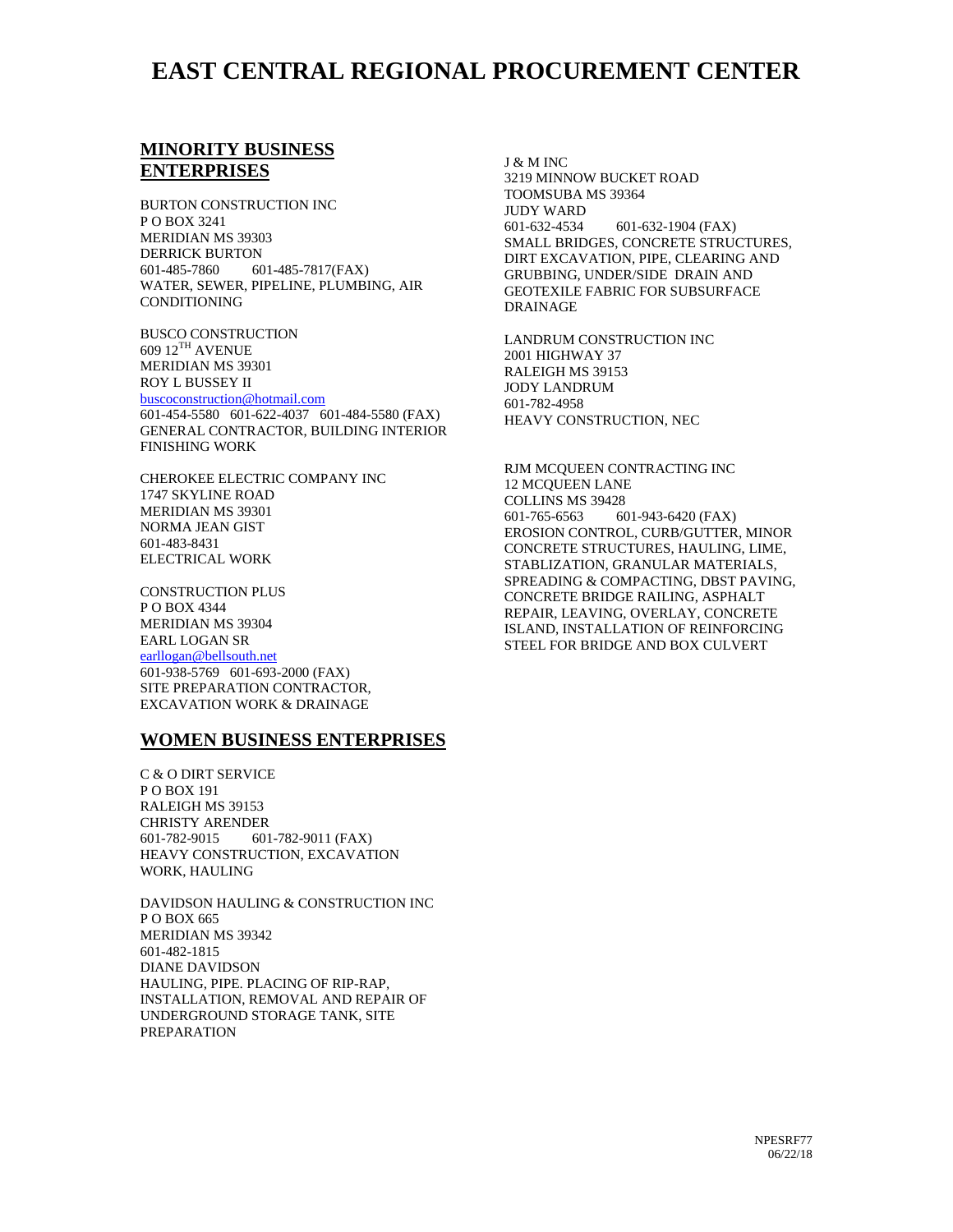## **NORTHEAST MISSISSIPPI PROCUREMENT CENTER**

### **MINORITY BUSINESS ENTERPRISES**

AGNEW TRUCKING 201 CR 553 RIPLEY MS 38663 662-837-2721 JERRY AGNEW HAULING, GENERAL FREIGHT TRUCKING

BUDDY AYERS CONSTRUCTION INC 202 AYERS ROAD CORINTH MS 38834 BUDDY AYERS 662-287-2296 662-287-4668 SITE CLEARING, EXCAVATION, AND STORM DRAINAGE, HIGHWAYS, STREETS, & BRIDGES

CLOPTON CONTRACTORS INC 20366 EGYPT ROAD ABERDEEN MS 39730 MICHAEL CLOPTON Joyce\_james\_1999@yahoo.com 662-369-9538 662-369-9657 (FAX) HEAVY CONSTRUCTION, SPECIAL TRADE **CONTRACTORS** 

COLYER'S BACKHOE & TRUCKING 760 CR 503 RIPLEY MS 38663 JAMES W COLYER [Colyer55@hotmail.com](mailto:Colyer55@hotmail.com) 662-837-4072 662-223-5379 (FAX) SITE PREPARATION, EXCAVATION, TRUCKING

4-D CONSTRUCTION COMPANY INC P O BOX 127 LOUISVILLE MS 39339 K R DEMPSEY 662-773-4739 662-773-2095 (FAX) WATER SUPPLY AND IRRIGATION SYSTEMS, SEWAGE TREATMENT FACILITIES, HIGHWAYS, STREET AND BRIDGE **CONSTRUCTION** 

DAVCO LLC 819 CARVER STREET WEST POINT MS 39773 JIMMY DAVIDSON 662-275-3834 662-494-2469 (FAX) BUILDING ALTERATION AND RENOVATION, CLEARING, GRUBBING, HAULING

ELECTRICAL SERVICES PLUS LLC 871 PALMETTO ROAD TUPELO MS 38801 ANTHONY SYKES [antdhandman@yahoo.com](mailto:antdhandman@yahoo.com) 662-566-4128 ELECTRICAL WORK

HERNANDEZ, INC. P. O. BOX 66 AMORY, MS 38821 LARRY HERNANDEZ 662-256-7817 662-256-8361 (FAX) PLACING OF GRANULAR MATERIALS, RIP-RAP, PIPE, DIRTWORK AND EXCAVATION, CLEARING & GRUBBING

MS PAVING & CONSTRUCTION P O BOX 237 MATHISTON MS 39752 HAROLD GUYTON 662-323-7277 662-323-7145 (FAX) PAVING, ASPHALT & CONCRETE, STREET & BRIDGE CONSTRUCTION, SITE PREP.

TUCKER TRUCKING 353 ALLEN CORNER ROAD LAMAR MS 38642 MARK TUCKER 662-252-9916 TRUCKING HEAVY CONSTRUCTION

#### **WOMEN BUSINESS ENTERPRISES**

ATWOOD FENCE COMPANY INC P O BOX 565 KOSCIUSKO MS 39090 KAY ATWOOD atwoodfence@aol.com 662-289-6338 662-289-6371 (FAX) FENCING, SIGNING AND GUARD RAIL, INSTALLATION OF SIGN STRUCTURE AND MASK POLE

GATTMAN CONSTRUCTION CO P O BOX 95 GATTMAN MS 38844 SHEILA RASBURY 662-256-4088 RIP-RAP & CRUSHED STONE SUPPLIER

G & C CONSTRUCTION LLC 538 A ROCK SPRINGS DRIVE OXFORD MS 38655 KAREN GRONER [gcconstruction@dixie-net.com](mailto:gcconstruction@dixie-net.com) 662-234-8885 EXCAVATION WORK, DEBRI REMOVAL, DIRTWORK

GREERS ELECTRIC INC 1190 A CR 628 DUMAS MS 38625 YVONNE GREER [bobbygreer@bellsouth.net](mailto:bobbygreer@bellsouth.net) 662-837-8510 662-837-0995 (FAX) ELECTRICAL WORK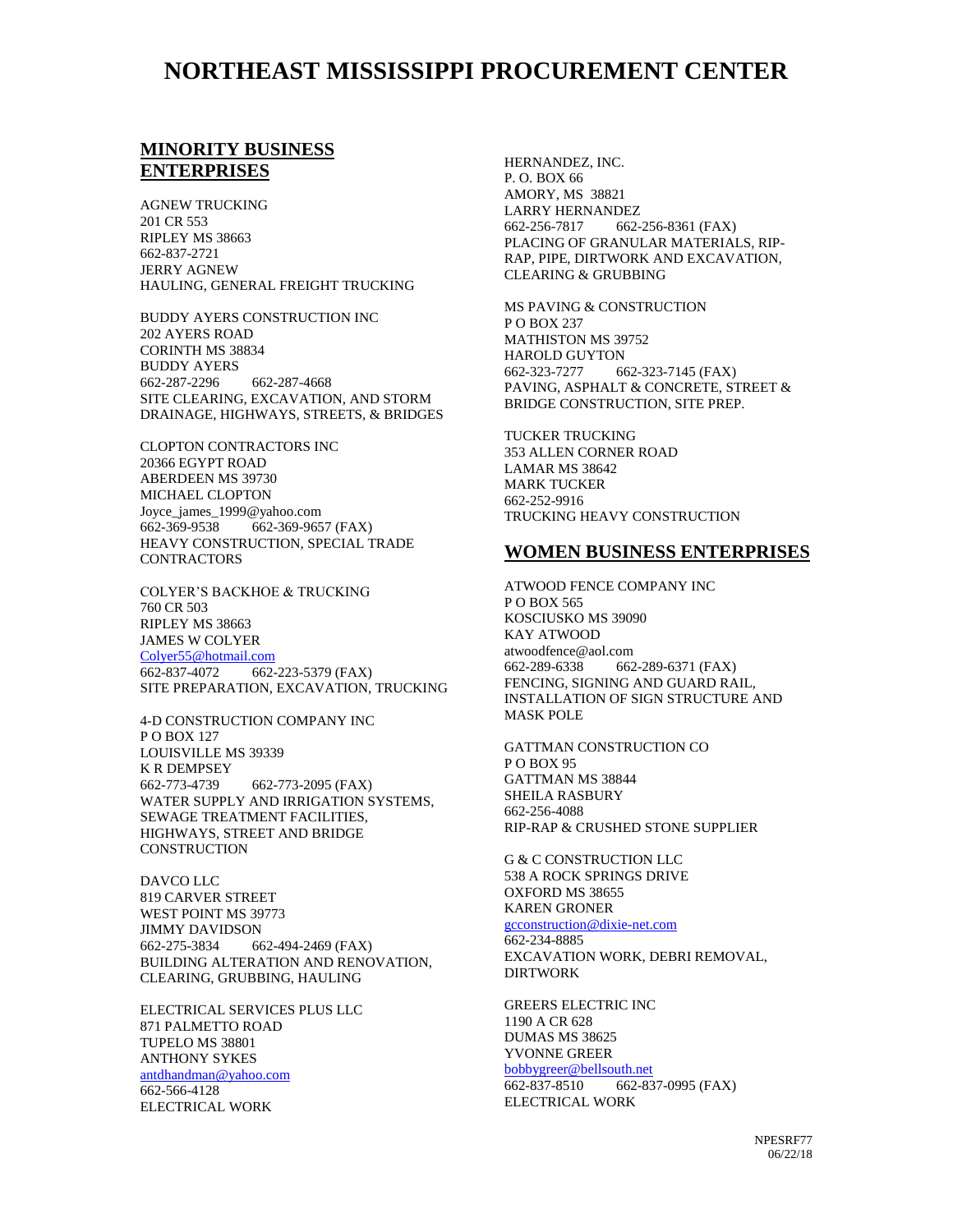## **NORTHEAST MISSISSIPPI PROCUREMENT CENTER**

HALL'S CONSTRUCTION COMPANY 1354 HIGHWAY 30 EAST NEW ALBANY MS 38652 PATRICIA HALL 662-534-7158 HIGHWAYS, STREETS, AND BRIDGES (NO BDE ALLOWED FOR CONTRACT HAULING)

HAWK SCADA P.O. BOX 1865 STARKVILLE, MS 39760 MELANIE H. BOOTH 662-324-2721 WATER, WASTEWATER, SURFACE MINING NATURAL-GAS, FM/AM BROADCASTING

HELLUMS TRUCKING COMPANY INC P O BOX 308 DENNIS MS 38838 SHELLIE HELLUMS 662-454-3666 HAULING

INTERSTATE LANDSCAPING OF MS INC 20900 HWY 15 N FAULKNER MS 38629 CATHY GRIFFIN 662-837-0079 SEEDING, SODDING, EROSION CONTROL, PAVE DITCH, RIGHT OF WAY MARKERS, UNDER/SIDE EDGE DRAIN, MINOR CONCRETE STRUCTURE, BOX CULVERTS/BRIDGES AND BRIDGE END PAVEMENT

NELL'S ELECTRICAL CONTRACTING P O BOX 426 COLUMBUS MS 39703 IRNELL JONES 662-574-6320 601-327-6648 (FAX) RESIDENTUAL, COMMERCIAL AND INDUSTRIAL ELECTRICAL WORK

O W JACKSON SODDING 2096 CRAIG SPRINGS ROAD STURGIS MS 39769 SYLVIA JACKSON 662-465-7530 SOIL EROSION CONTROL

PARKER SAND & GRAVEL 501 BARTON FERRY ROAD COLUMBUS MS 39701 FLORENCE K PARKER 662-434-8555 662-434-8096 (FAX) SAND & GRAVEL SUPPLIER

REA'S COUNTRY LANE CONSTRUCTION INC 102 RHODES STREET HOUSTON MS 38851

662-456-9898 662-456-5815 DIRT EXCAVATION, GRADE AND DRAIN, PIPE CLEARING AND GRUBBING, GRANULAR MATERIALS, SPREADING, COMPACTING AND RIP-RAP

TLSL INC 210 CR 770 WALNUT MS 38683 LORAINE NULL 662-223-5376 662-826-5913 EXCAVATION, GRANULAR MATERIALS, SPREADING AND COMPACTING, PIPE, CLEARING AND GRUBBING, EROSION **CONTROL** 

TULA TURF INC 14 COUNTY ROAD 466 OXFORD MS 38655 662-234-0376 LANDSCAPING, EROSION CONTROL

WALTER COMPANY INC 125 B MARTIN STREET RIPLEY MS 38663 LESLIE WALKER 662-837-0040 TRANSPORATION/HAULING OF LIQUID ASPHALT, GENERAL FREIGHT TRUCKING LOCAL

WMP CONSTRUCTION INC 420 TIBBEE DRIVE COLUMBUS MS 39701 WENDY PETERSON 662-574-4052 662-327-3672 (FAX) HEAVY CONSTRUCTION, WATER, SEWER, PIPELINE CONSTRUCTION